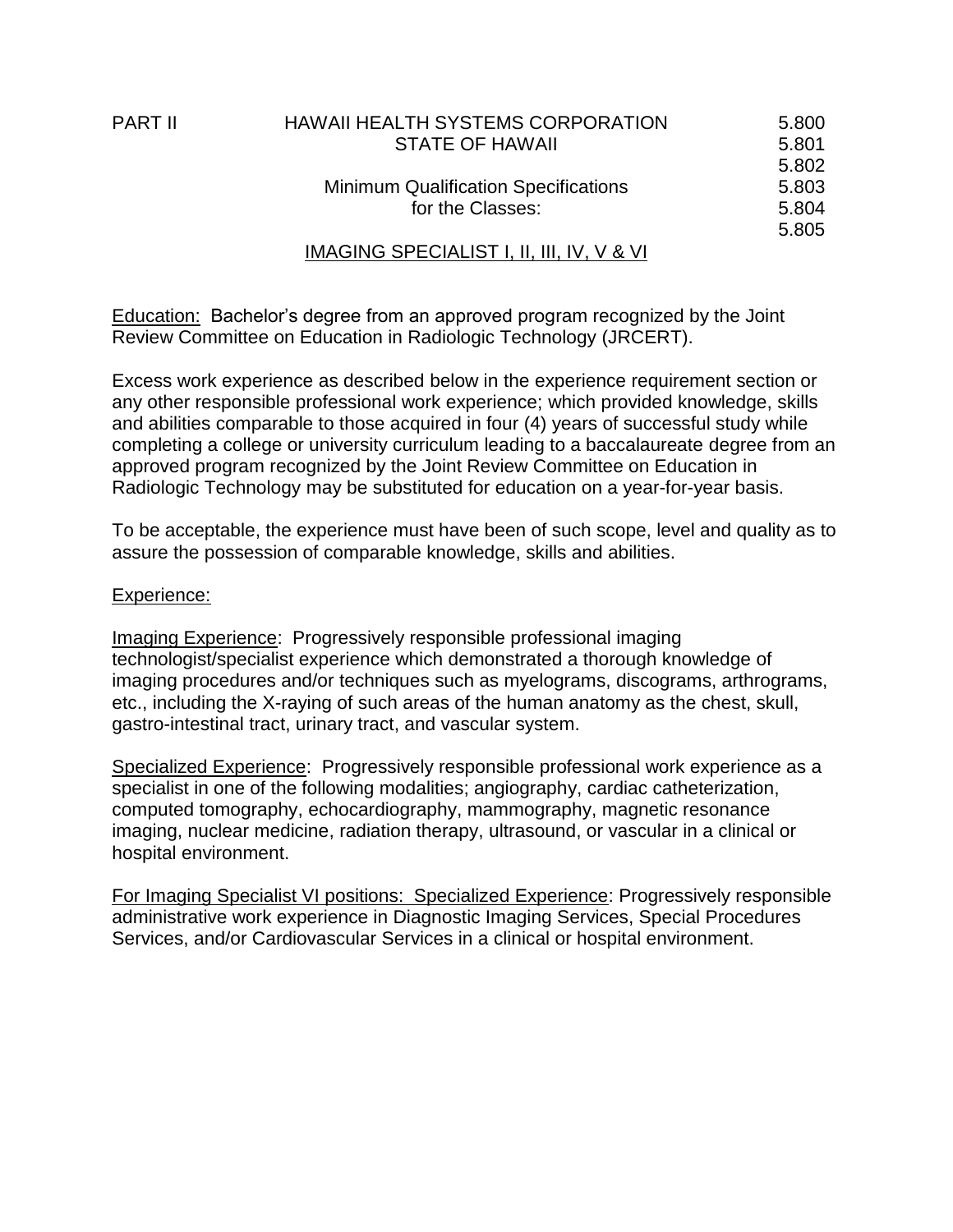| <b>Minimum Qualifications</b> |                         |                           |                         |                   |                    |  |
|-------------------------------|-------------------------|---------------------------|-------------------------|-------------------|--------------------|--|
| <b>Class Title</b>            | Years of                | Years of                  | Years of                | Minimum           | Advanced           |  |
|                               | Imaging                 | Specialized               | Supervisory             | Certification/    | Certification      |  |
|                               | Experience              | Experience                | Experience              | License           |                    |  |
| Imaging                       |                         | ი                         |                         | ARRT(R)           |                    |  |
| Specialist I                  |                         |                           |                         | <b>HI</b> License |                    |  |
| Imaging                       | 6 months                | $\overline{0}$            |                         | ARRT(R)           |                    |  |
| Specialist II                 |                         |                           |                         | HI License        |                    |  |
| Imaging                       | Type A - $1\frac{1}{2}$ | Type $A - 0$              | Type $A - \overline{X}$ | Type A -          | Type A - none      |  |
| Specialist III                | Type $B - 1***$         | Type $B - \frac{1}{2}$ ** |                         | ARRT(R)           | Type B - see       |  |
|                               |                         |                           |                         | <b>HI</b> License | modality           |  |
|                               |                         |                           |                         | Type B - see      |                    |  |
|                               |                         |                           |                         | modality          |                    |  |
| Imaging                       | $1\frac{1}{2}$          | 1                         |                         | see modality      | see modality       |  |
| Specialist IV                 |                         |                           |                         |                   |                    |  |
| Imaging                       | $1\frac{1}{2}$          | $\overline{2}$            | $\star$                 | see modality      | see modality       |  |
| Specialist V                  |                         |                           |                         |                   |                    |  |
| Imaging                       | $1\frac{1}{2}$          | $\overline{2}$            | 1                       | ARRT(R)           | A current American |  |
| Specialist VI                 |                         |                           |                         | HI License or     | Registry of        |  |
|                               |                         |                           |                         | ARRT(N) or        | Radiologic         |  |
|                               |                         |                           |                         | <b>NMTCB HI</b>   | Technologist       |  |
|                               |                         |                           |                         | <b>Nuclear</b>    | (ARRT) in one or   |  |
|                               |                         |                           |                         | Medicine          | more modalities    |  |
|                               |                         |                           |                         | License           |                    |  |

| <b>Minimum Qualifications</b>         |                                    |                               |  |  |  |
|---------------------------------------|------------------------------------|-------------------------------|--|--|--|
| Imaging Modality                      | Minimum Certification/License      | <b>Advanced Certification</b> |  |  |  |
| Angiography Specialist                | ART(R)                             | ARRT (CV) or                  |  |  |  |
|                                       | <b>HI</b> License                  | ARRT (CI), or                 |  |  |  |
|                                       |                                    | ARRT VI) or                   |  |  |  |
|                                       |                                    | CCI (RCIS)                    |  |  |  |
| <b>Computed Tomography Specialist</b> | ART(R)                             | ARRT (CT)                     |  |  |  |
|                                       | <b>HI</b> License                  |                               |  |  |  |
| <b>Echocardiography Specialist</b>    | ARDMS (RDCS) eligible              | ARDMS (RDCS) or               |  |  |  |
|                                       |                                    | CCI (RCS)                     |  |  |  |
| Mammography Specialist                | ART(R)                             | ARRT (M)                      |  |  |  |
|                                       | <b>HI</b> License                  |                               |  |  |  |
| Magnetic Resonance Imaging            |                                    | ARRT (MR) or ARMRIT           |  |  |  |
| <b>Specialist</b>                     |                                    |                               |  |  |  |
| <b>Nuclear Medicine Specialist</b>    | ARRT(N) or NMTCB                   |                               |  |  |  |
|                                       | <b>HI Nuclear Medicine License</b> |                               |  |  |  |
| <b>Radiation Therapy Specialist</b>   | ARRT(T)                            |                               |  |  |  |
|                                       | HI Radiation Therapist License     |                               |  |  |  |
| Ultrasonographer                      | ARDMS (RDMS) or ARRT (S) eligible  | ARDMS (RDMS)                  |  |  |  |
| Vascular Specialist                   | ARDMS (RVT) eligible               | ARDMS (RVT)                   |  |  |  |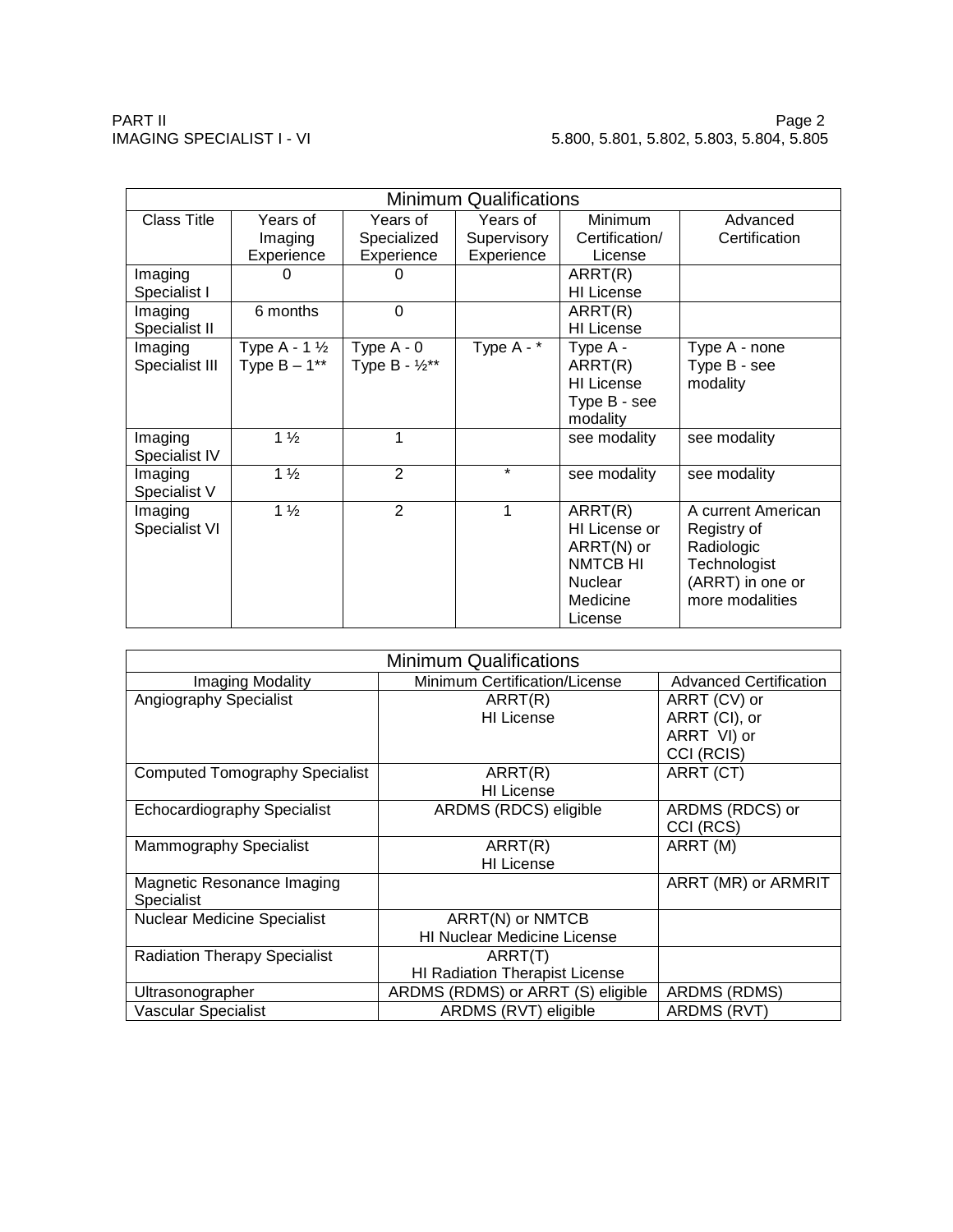Licenses: (At the time of appointment)

- Hawaii License A current State of Hawaii Radiologic Technologist license as a Radiographer
- Hawaii Nuclear Medicine License A current State of Hawaii license to practice as a certified Nuclear Medicine Technologist
- Hawaii Radiation Therapist License A current State of Hawaii Radiologic Technologist license as a Radiation Therapist

Certifications: (At the time of appointment)

ARDMS - American Registry of Diagnostic Medical Sonographers (ARDMS) as a Registered Diagnostic Cardiac Sonographer (RDCS) Registered Diagnostic Medical Sonographer (RDMS) Registered Vascular Technologist (RVT)

- ARMRIT American Registry of Magnetic Resonance Imaging Technologist
- ARRT (R) American Registry of Radiologic Technologist (ARRT) in Radiography.
- ARRT (CV) American Registry of Radiologic Technologist in Cardiovascular-Interventional Radiography
- ARRT (CI) American Registry of Radiologic Technologist in Cardiac-Interventional Radiography
- ARRT (VI) American Registry of Radiologic Technologist in Vascular-Interventional Radiography (VI)
- ARRT (CT) American Registry of Radiologic Technologist in Computed Tomography
- ARRT (M) American Registry of Radiologic Technologist (ARRT) in Mammography
- ARRT (MR) American Registry of Radiologic Technologist (ARRT) in Magnetic Resonance Imaging
- ARRT (N) American Registry of Radiologic Technologist (ARRT) in Nuclear Medicine Technology (N)
- ARRT (S) American Registry of Radiologic Technologist in Sonography
- ARRT (T) American Registry of Radiologic Technologist (ARRT) in Radiation **Therapy**
- CCI (RCIS) Cardiovascular Credentialing International (CCI) as a Registered Cardiovascular Invasive Specialist
- CCI (RCS) Cardiovascular Credentialing International (CCI) as a Registered Cardiac Sonography (RCS)
- MQSA Mammography Quality Standards Act of 1992

NMTCB - Nuclear Medicine Technology Certification Board

\*Supervisory Aptitude: Applicants for Imaging Specialist III (Type A) or Imaging Specialist V, positions must possess supervisory aptitude. Supervisory aptitude is the demonstration of aptitude or potential for the performance of supervisory duties through successful completion of regular or special assignments which involve some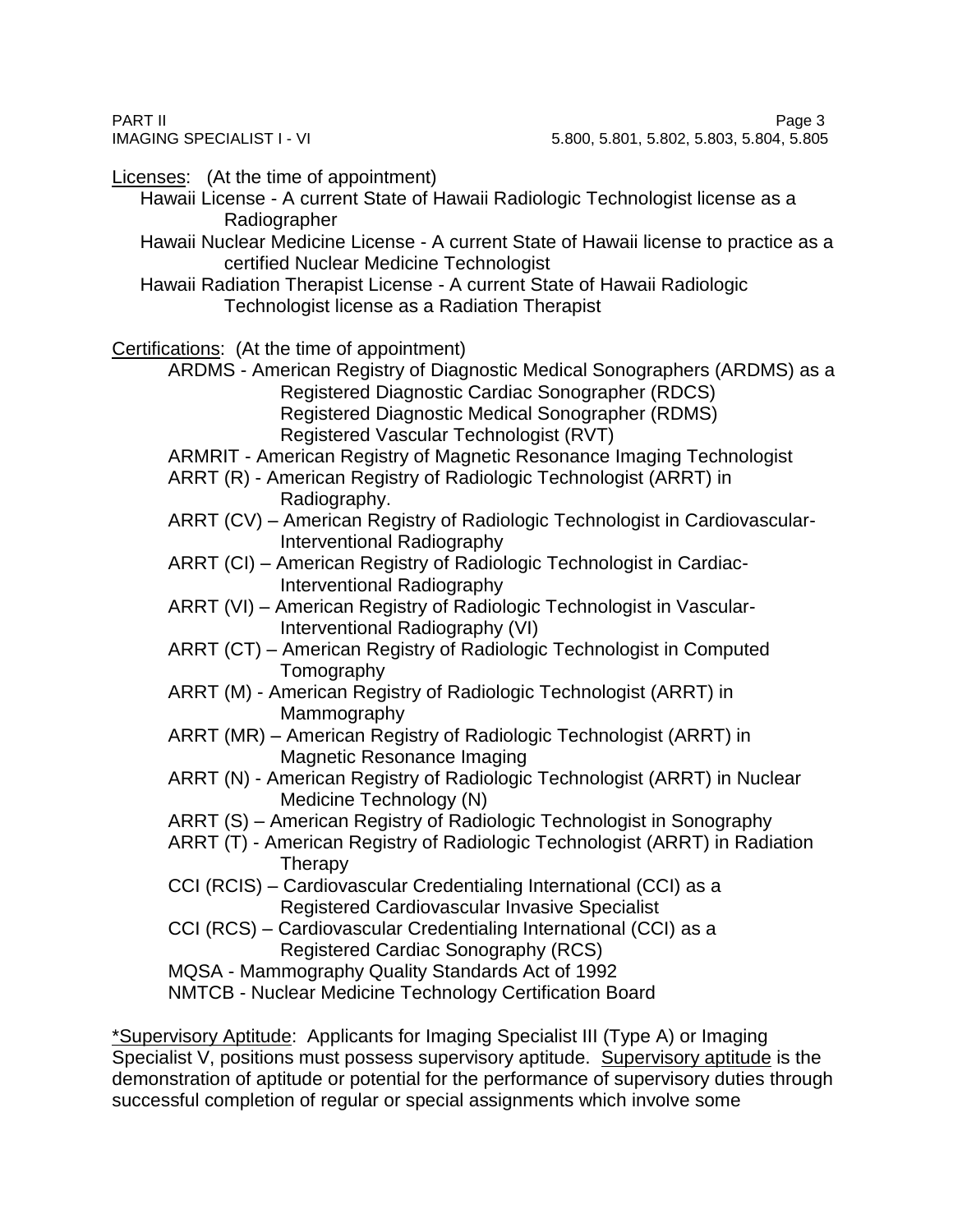supervisory responsibilities or aspects; by serving as a group or team leader, previous work experience in a position that demonstrates or performs supervisory functions or in similar work in which opportunities for demonstrating supervisory capabilities exist; by completion of training courses in supervision accompanied by application of supervisory skills in work assignments; or by favorable appraisals by a supervisor indicating the possession of supervisory potential.

## For Imaging Specialist VI positions:

Supervisory Experience: One (1) year of work experience which demonstrated the applicant's knowledge of and ability to apply the principles, practices, techniques and methods of supervision including 1) planning, organizing and directing the work of others; 2) assigning and reviewing work; 3) advising others on difficult work problems; 4) timing and scheduling work; 5) training and developing new employees.

| Imaging Modality         | Substitution for Experience                                                                 | Substitution for Advanced<br>Certification                                                                  |
|--------------------------|---------------------------------------------------------------------------------------------|-------------------------------------------------------------------------------------------------------------|
| Angiography              | Advanced certification may substitute<br>for all required experience for<br>Specialist III. | 3 yrs of specialized experience and<br>certification eligible may substitute for<br>advanced certification. |
| Computed                 | Advanced certification may substitute                                                       |                                                                                                             |
| Tomography               | for all required experience for<br>Specialist III.                                          |                                                                                                             |
| Echocardiography         | Advanced certification may substitute<br>for all required experience for<br>Specialist III. | 3 yrs of specialized experience and<br>certification eligible may substitute for<br>advanced certification. |
| Mammography              | Not applicable                                                                              | Not applicable                                                                                              |
| Magnetic                 | Advanced certification may substitute                                                       | 3 yrs of specialized experience and                                                                         |
| Resonance                | for all required experience for                                                             | certification eligible may substitute for                                                                   |
| Imaging (MRI)            | Specialist III.                                                                             | advanced certification.                                                                                     |
| <b>Nuclear Medicine</b>  | Not applicable                                                                              | Not applicable                                                                                              |
| <b>Radiation Therapy</b> | Not applicable                                                                              | Not applicable                                                                                              |
| Ultrasound               | Advanced certification may substitute                                                       | 3 yrs of specialized experience and                                                                         |
|                          | for all required experience for                                                             | certification eligible may substitute for                                                                   |
|                          | Specialist III.                                                                             | advanced certification.                                                                                     |
| Vascular                 | Advanced certification may substitute                                                       | 3 yrs of specialized experience and                                                                         |
|                          | for all required experience for                                                             | certification eligible may substitute for                                                                   |
|                          | Specialist III.                                                                             | advanced certification.                                                                                     |

### \*\*Substitutions Allowed:

Certification Eligible: The applicant has performed the number and types of specialized imaging procedures required by ARRT or ARDMS for advanced certification.

# Substitution of Experience for Education:

1. Successful completion of an accredited program in Radiologic Technology with a certificate or associate degree and two (2) years of professional radiologic experience may substitute for a bachelor's degree.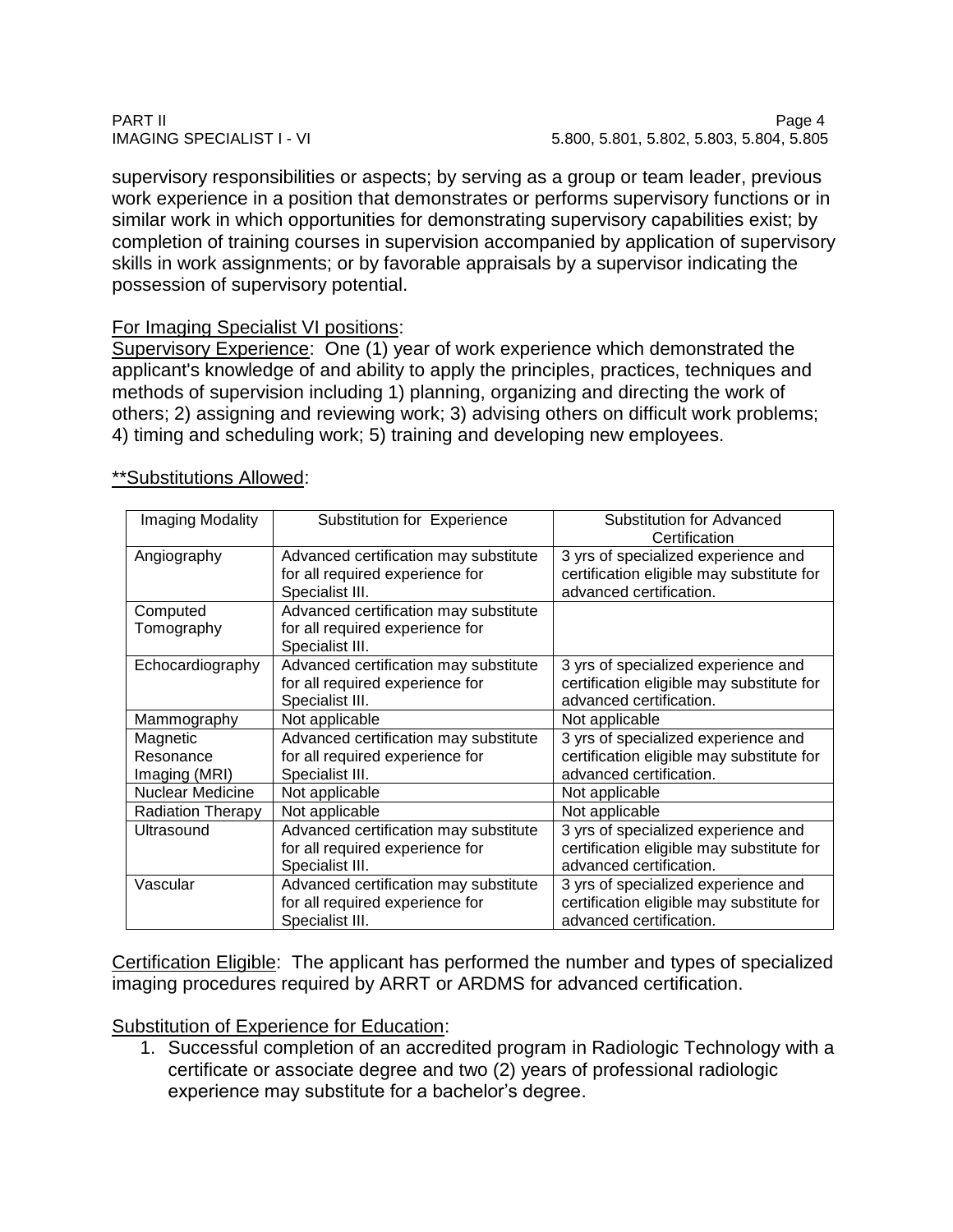2. Excess work experience as described under the Imaging or Specialized Experience Requirement which provided knowledge, skills and abilities comparable to those acquired in four (4) years of successful study while completing a college or university curriculum leading to a bachelor's degree may be substituted on a year-for-year basis.

# Substitution of Experience:

- 1. Excess work experience as described under the Specialized Experience Requirement may be substituted for Imaging Experience on a year-for-year basis.
- 2. For Imaging Specialist III (Type B) positions, an advanced certification in a respective modality may be substituted for all required imaging and specialized experience.

# Quality of Experience:

Possession of the required number of years of experience will not in itself be accepted as proof of qualification for a position. The applicant's overall experience must have been of such scope and level of responsibility as to conclusively demonstrate that the applicant has the ability to perform the duties of the position for which the applicant is being considered.

## **Selective Certification:**

Specialized knowledges, skills and abilities may be required to perform the duties of some positions. In such positions, applicants may be restricted to those who possess the pertinent experience and/or training required to perform the duties of the position.

Departments requesting selective certification must show the connection between the kind of training and/or experience on which they wish to base selective certification and the duties of the position to be filled.

# Physical Requirements:

Applicants must be physically able to perform, efficiently and effectively, the essential duties of the position which typically require the ability to read without strain printed material the size of typewritten characters, glasses permitted, and the ability to hear the conversational voice, with or without a hearing aid, or the ability to compensate satisfactorily. Disabilities in these or other areas will not automatically result in disqualification. Those applicants who demonstrate that they are capable of performing the essential functions of the position will not be disqualified under this section.

Any condition which would cause applicants to be a hazard to themselves or others is cause for disqualification.